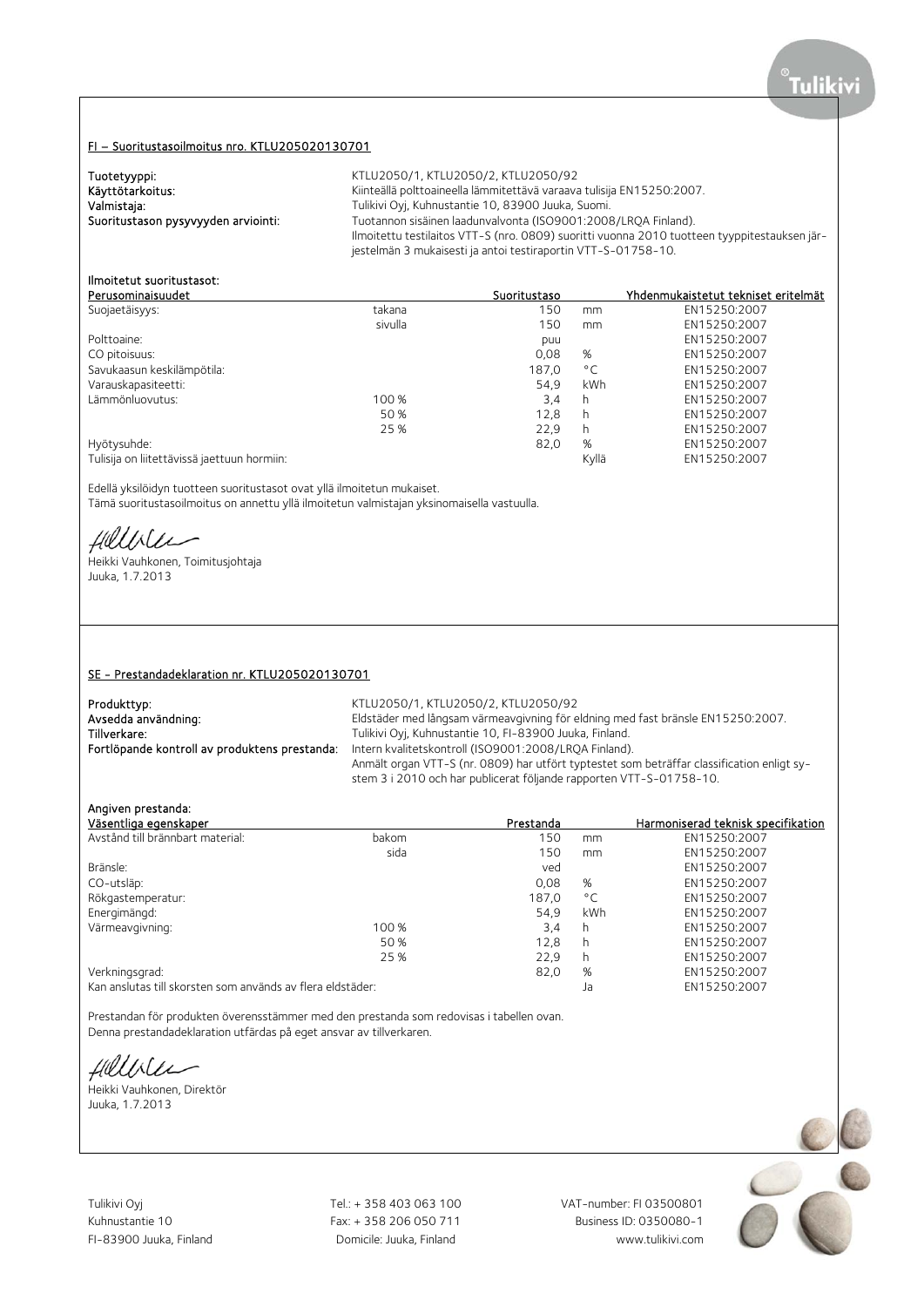### EN - Declaration of Performance nr. KTLU205020130701

| Product type:                             | KTLU2050/1, KTLU2050/2, KTLU2050/92                                                        |
|-------------------------------------------|--------------------------------------------------------------------------------------------|
| Intended use:                             | Slow heat release appliance fired by solid fuel EN15250:2007.                              |
| Manufacturer:                             | Tulikivi Oyj, Kuhnustantie 10, FI-83900 Juuka, Finland.                                    |
| Verification of constancy of performance: | Internal quality control (ISO9001:2008/LROA Finland).                                      |
|                                           | The notified laboratory VTT-S (nr. 0809) performed the determination of the product type   |
|                                           | on the basis of type testing under system 3 in the year 2010 and issued test report VTT-S- |
|                                           | 01758-10.                                                                                  |

## Declared performance:

| <b>Essential Characteristics</b>                                |       | Performance |              | Harmonized technical specification |
|-----------------------------------------------------------------|-------|-------------|--------------|------------------------------------|
| Distance to combustible materials:                              | rear  | 150         | mm           | EN15250:2007                       |
|                                                                 | sides | 150         | mm           | EN15250:2007                       |
| Fuel types:                                                     |       | firewood    |              | EN15250:2007                       |
| CO emissions:                                                   |       | 0.08        | %            | EN15250:2007                       |
| Max. flue gas temperature:                                      |       | 187.0       | $^{\circ}$ C | EN15250:2007                       |
| Thermal storage capacity:                                       |       | 54.9        | kWh          | EN15250:2007                       |
| Heat output:                                                    | 100 % | 3,4         | h            | EN15250:2007                       |
|                                                                 | 50 %  | 12,8        | h            | EN15250:2007                       |
|                                                                 | 25 %  | 22.9        | h            | EN15250:2007                       |
| Energy efficiency:                                              |       | 82,0        | %            | EN15250:2007                       |
| Connection of multiple fireplaces on shared flue pipe possible: |       |             | Yes          | EN15250:2007                       |

The performance of the product is in conformity with the above declared performance. This declaration of performance is issued under the sole responsibility of the manufacturer.

filliler

Heikki Vauhkonen, Managing Director Juuka, 1.7.2013

### DE – Leistungserklärung Nr. KTLU205020130701

| Produkttyp:                             | KTLU2050/1, KTLU2050/2, KTLU2050/92                                                                                                                              |
|-----------------------------------------|------------------------------------------------------------------------------------------------------------------------------------------------------------------|
| Vorgesehener Verwendungszweck:          | Speicherfeuerstätte für feste Brennstoffe EN15250:2007.                                                                                                          |
| Hersteller:                             | Tulikivi Oyj, Kuhnustantie 10, FI-83900 Juuka, Finnland.                                                                                                         |
| Überprüfung der Leistungsbeständigkeit: | Interne Qualitätskontrolle (ISO9001:2008/LROA Finnland).                                                                                                         |
|                                         | Die notifizierte Stelle VTT-S (Nr. 0809) hat die Typprüfung nach dem System 3 im Jahr<br>2010 durchgeführt und folgenden Testreport ausgestellt: VTT-S-01758-10. |
|                                         |                                                                                                                                                                  |

# Erklärte Leistung:

| Wesentliche Merkmale                                       |          | Leistung  |              | Harmonisierte technische Spezifikation |
|------------------------------------------------------------|----------|-----------|--------------|----------------------------------------|
| Abstand zu brennbaren Bauteilen:                           | hinten   | 150       | mm           | EN15250:2007                           |
|                                                            | seitlich | 150       | mm           | EN15250:2007                           |
| Brennstoff:                                                |          | Brennholz |              | EN15250:2007                           |
| CO Emissionen:                                             |          | 0,08      | %            | EN15250:2007                           |
| Abgastemperatur:                                           |          | 187.0     | $^{\circ}$ C | EN15250:2007                           |
| Gespeicherte Energie:                                      |          | 54.9      | kWh          | EN15250:2007                           |
| Wärmeabgabe:                                               | 100 %    | 3,4       | h            | EN15250:2007                           |
|                                                            | 50 %     | 12,8      | h            | EN15250:2007                           |
|                                                            | 25 %     | 22,9      | h            | EN15250:2007                           |
| Wirkungsgrad:                                              |          | 82,0      | %            | EN15250:2007                           |
| Für Mehrfachbelegung auf gemeinsamen Schornstein geeignet: |          |           | Ja           | EN15250:2007                           |

Die Leistung des Produkts entspricht der oben erklärten Leistung.

Verantwortlich für die Erstellung dieser Leistungserklärung ist allein der Hersteller.

fillble

Heikki Vauhkonen, Geschäftsleiter Juuka, 1.7.2013

Tulikivi Oyj Tel.: + 358 403 063 100 VAT-number: FI 03500801

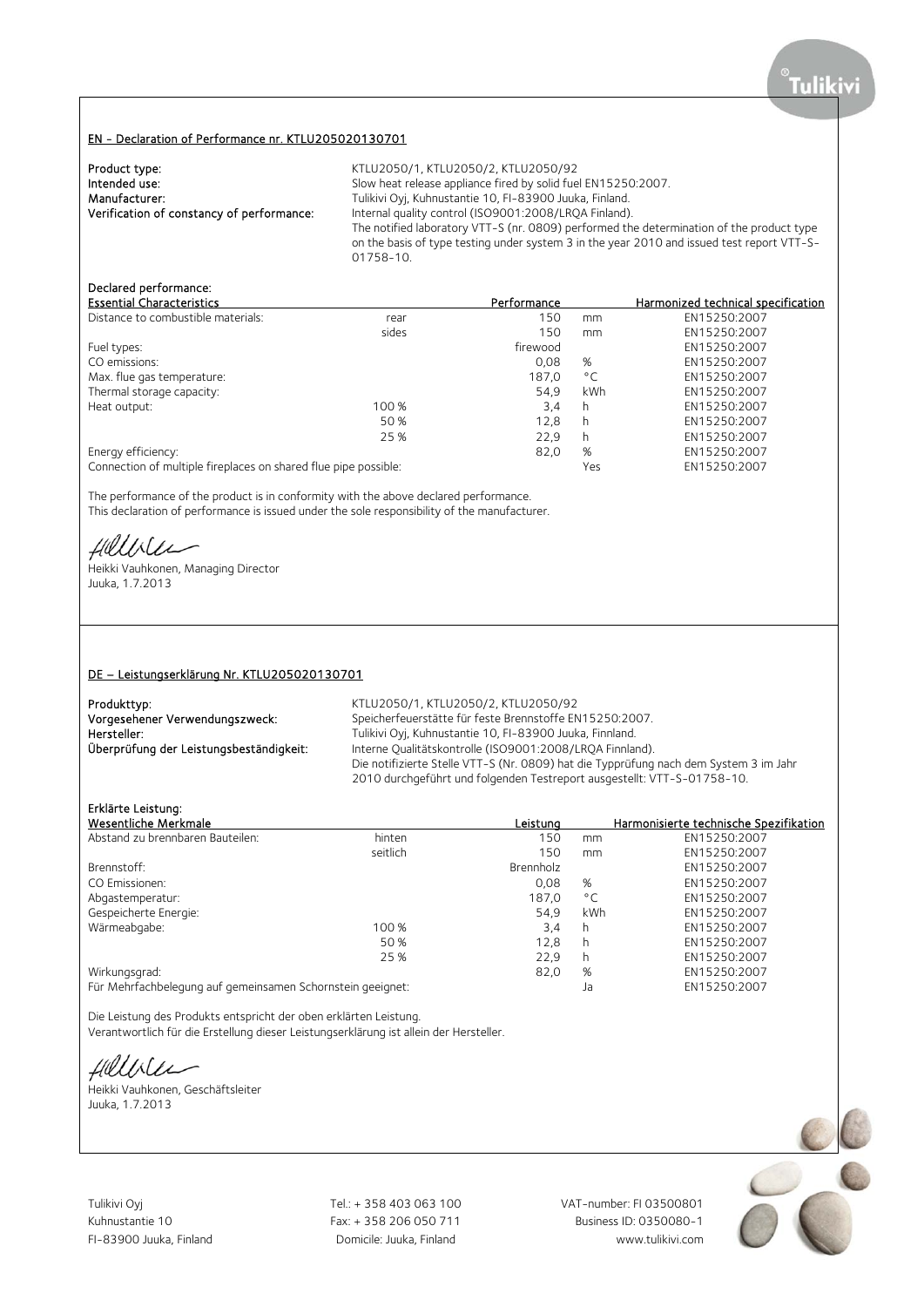### FR - Déclaration des performances no. KTLU205020130701

| Type de produit:                             | KTLU2050/1, KTLU2050/2, KTLU2050/92                                                          |
|----------------------------------------------|----------------------------------------------------------------------------------------------|
| Usage prévu:                                 | Poêle-cheminée à accumulation de chaleur faisant appel à un combustible EN15250:2007.        |
| Fabricant:                                   | Tulikivi Oyj, Kuhnustantie 10, FI-83900 Juuka, Finlande.                                     |
| Evaluation de la stabilité des performances: | Contrôle de qualité interne (ISO9001:2008/LRQA Finlande).                                    |
|                                              | Le laboratoire d'essais notifié VTT-S (no. 0809) a effectué la détermination du produit type |
|                                              | sur la base d'essais de type système 3 en 2010 et a issu le rapport de test VTT-S-01758-     |
|                                              | 10.                                                                                          |

# Performances déclarées:

|         | Performances |              | Spécifications techniques harmonisées |
|---------|--------------|--------------|---------------------------------------|
| arrière | 150          | mm           | EN15250:2007                          |
| côtés   | 150          | mm           | EN15250:2007                          |
|         | bois         |              | EN15250:2007                          |
|         | 0.08         | %            | EN15250:2007                          |
|         | 187.0        | $^{\circ}$ C | EN15250:2007                          |
|         | 54.9         | kWh          | EN15250:2007                          |
| 100 %   | 3,4          | h            | EN15250:2007                          |
| 50 %    | 12.8         | h            | EN15250:2007                          |
| 25 %    | 22.9         | h            | EN15250:2007                          |
|         | 82,0         | %            | EN15250:2007                          |
|         |              |              |                                       |

Raccordement possible à une cheminée s'utilisant pour plusieurs appareils de chauffage: Oui EN15250:2007

Les performances du produit sont conformes aux performances déclarées indiquées en haut. La présente déclaration des performances est établie sous la seule responsabilité du fabricant.

fillble

Heikki Vauhkonen, Directeur Général Juuka, 1.7.2013

#### NL - Prestatieverklaring nr. KTLU205020130701

Producttype: <br>
Beoogd gebruik: 
KTLU2050/1, KTLU2050/2, KTLU2050/92<br>
Accumulerende toestelle gestookt met vaste

Beoogd gebruik: <br>Accumulerende toestelle gestookt met vaste brandstof EN15250:2007.<br>Fabrikant: Tulikivi Oyi, Kuhnustantie 10, FI-83900 Juuka, Finland. Fabrikant: Tulikivi Oyj, Kuhnustantie 10, FI-83900 Juuka, Finland.<br>1. Tulikivi Oyj, Kuhnustantie 10, FI-83900 Juuka, Finland. Verificatie van de prestatiebestendigheid: Interne Interne kwaliteitscontrole (ISO9001:2008/LROA Finland). De genotificeerde testlaboratorium VTT-S (nr. 0809) heeft de typetest uitgevoerd op basis van testen uitgevoerd volgens systeem 3 in 2010 met testverslag VTT-S-01758-10 als resultaat.

## Aangegeven prestatie:

| Essentiële kenmerken                    |            | Prestaties |              | Geharmoniseerde technische specificatie |
|-----------------------------------------|------------|------------|--------------|-----------------------------------------|
| Afstand tot brandbare constructiedelen: | achterkant | 150        | mm           | EN15250:2007                            |
|                                         | zijkant    | 150        | mm           | EN15250:2007                            |
| Brandstof:                              |            | hout       |              | EN15250:2007                            |
| CO-emissies:                            |            | 0.08       | %            | EN15250:2007                            |
| Rookgastemperatuur:                     |            | 187.0      | $^{\circ}$ C | EN15250:2007                            |
| Hoeveelheid energie:                    |            | 54.9       | kWh          | EN15250:2007                            |
| Warmteafgifte:                          | 100 %      | 3,4        | h            | EN15250:2007                            |
|                                         | 50 %       | 12.8       | h            | EN15250:2007                            |
|                                         | 25 %       | 22.9       | h            | EN15250:2007                            |
| Rendement:                              |            | 82.0       | %            | EN15250:2007                            |
|                                         |            |            |              |                                         |

Kan worden aangesloten op een door meerdere verwarmingstoestellen gebruikt rookkanaal: Ja EN15250:2007

De prestaties van het product voldoen aan de hierboven vermelde prestatieverklaringen.

Deze prestatieverklaring is verstrekt onder de exclusieve verantwoordelijkheid van de fabrikant.

Hillble

Heikki Vauhkonen, Directeur Juuka, 1.7.2013

Tulikivi Oyj Tel.: + 358 403 063 100 VAT-number: FI 03500801

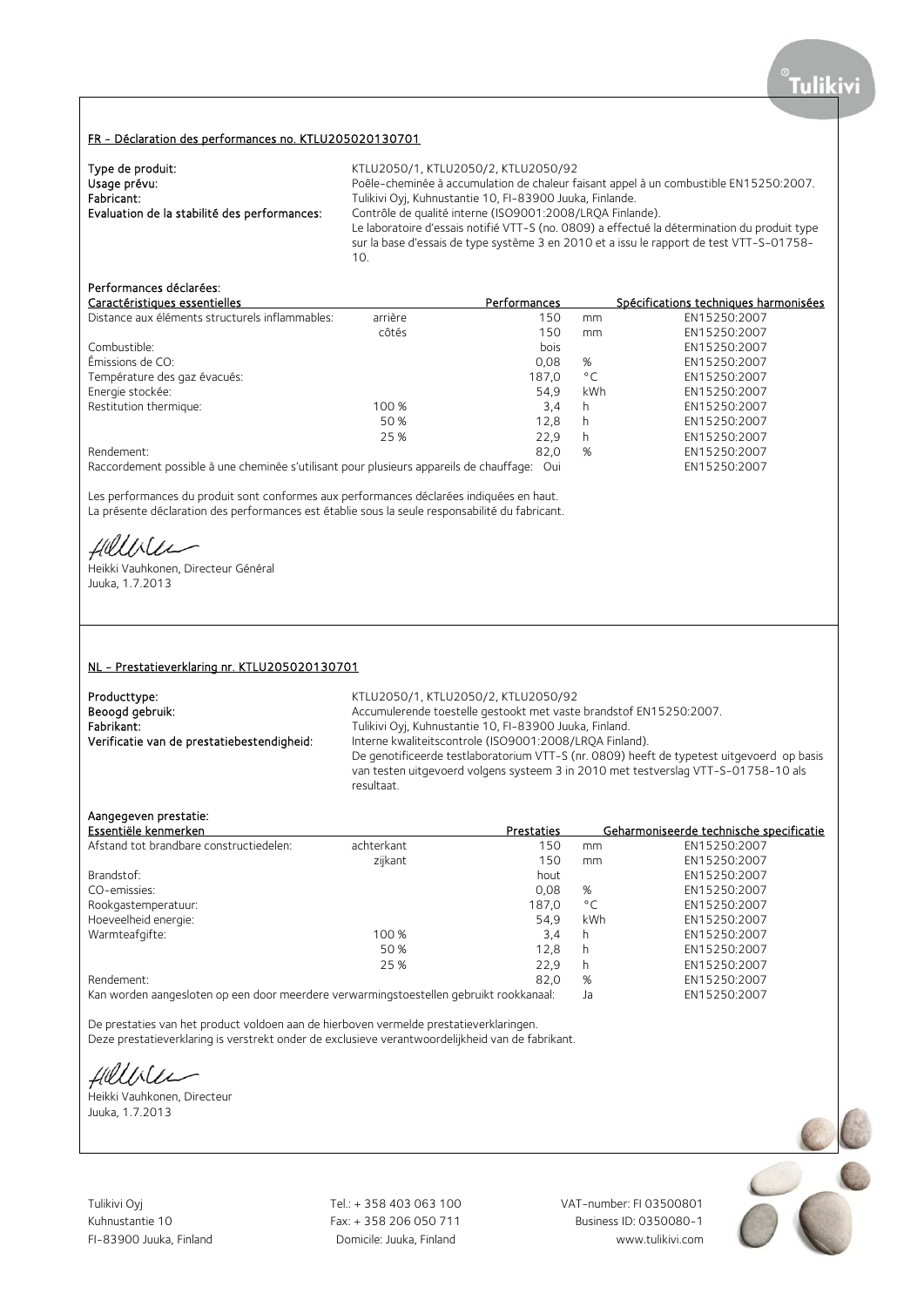# IT - Dichiarazione di prestazione nro. KTLU205020130701

| Prodotto - tipo:                                | KTLU2050/1, KTLU2050/2, KTLU2050/92                                                          |
|-------------------------------------------------|----------------------------------------------------------------------------------------------|
| Uso previsto:                                   | Apparecchi domestici a lento rilascio di calore alimentati a combustibili EN15250:2007.      |
| Fabbricante:                                    | Tulikivi Oyj, Kuhnustantie 10, FI-83900 Juuka, Finlandia.                                    |
| Verificazione della costanza della prestazione: | Controllo di qualità interno (ISO9001:2008/LROA Finlandia).                                  |
|                                                 | L'organismo notificato VTT-S (nro. 0809) ha effettuato le prove di tipo secondo il sistema 3 |
|                                                 | nel 2010 e ha rilasciato la seguente rapporto di prova: VTT-S-01758-10.                      |

# Prestazione dichiarata:

| Caratteristiche essenziali                                                                      |       | Prestazione |              | Documento di riferimento |
|-------------------------------------------------------------------------------------------------|-------|-------------|--------------|--------------------------|
| Distanza dei materiali infiammabili:                                                            | retro | 150         | mm           | EN15250:2007             |
|                                                                                                 | lato  | 150         | mm           | EN15250:2007             |
| Combustibile:                                                                                   |       | legna       |              | EN15250:2007             |
| Emissioni CO:                                                                                   |       | 0,08        | %            | EN15250:2007             |
| Temperatura dei gas in uscita:                                                                  |       | 187,0       | $^{\circ}$ C | EN15250:2007             |
| Energia accumulata:                                                                             |       | 54.9        | kWh          | EN15250:2007             |
| Rilascio del calore:                                                                            | 100%  | 3.4         | h            | EN15250:2007             |
|                                                                                                 | 50%   | 12.8        | h            | EN15250:2007             |
|                                                                                                 | 25%   | 22.9        | h            | EN15250:2007             |
| Rendimento:                                                                                     |       | 82.0        | %            | EN15250:2007             |
| Adatta per essere collegata a una canna fumaria utilizzata da vari apparecchi di riscaldamento: |       |             | Si           | EN15250:2007             |

La prestazione del prodotto conforme alla prestazione dichiarata sopra.

Si rilascia la presente dichiarazione di prestazione sotto la responsabilità esclusiva del fabbricante.

Hillble

Heikki Vauhkonen, Direttore Juuka, 1.7.2013

### ET - Toimivusdeklaratsioon nr. KTLU205020130701

| Tootetüüp:                                | KTLU2050/1, KTLU2050/2, KTLU2050/92                                                     |
|-------------------------------------------|-----------------------------------------------------------------------------------------|
| Ettenähtud kasutusotstarve:               | Tahke kütusega köetav soojustsalvestav küttekolle EN15250:2007.                         |
| Tootja:                                   | Tulikivi Oyj, Kuhnustantie 10, FI-83900 Juuka, Soome.                                   |
| Toimivuse püsivuse kontrollimise süsteem: | Sisemine kvaliteedikontroll (ISO9001:2008/LROA Soome).                                  |
|                                           | Teavitatud asutus VTT-S (nr. 0809) on juhatanud tüübihindamine pärast süsteemi 3 aastal |
|                                           | 2010 a on välja andnud järgmise testraporti VTT-S-01758-10.                             |

## Deklareeritud toimivus:

| Põhiomadused                                                         |        | Toimivus |              | Ühtlustatud tehniline kirjeldus |
|----------------------------------------------------------------------|--------|----------|--------------|---------------------------------|
| Kaugus põlevast materjalist konstruktsioonidest:                     | taga   | 150      | mm           | EN15250:2007                    |
|                                                                      | kõrval | 150      | mm           | EN15250:2007                    |
| Kütus:                                                               |        | puu      |              | EN15250:2007                    |
| Põlemissaaduste CO sisaldus:                                         |        | 0.08     | %            | EN15250:2007                    |
| Väljuva gaasi temperatuur:                                           |        | 187.0    | $^{\circ}$ C | EN15250:2007                    |
| Salvestatud energiahulk:                                             |        | 54.9     | kWh          | EN15250:2007                    |
| Soojuse eraldumine:                                                  | 100%   | 3,4      | h            | EN15250:2007                    |
|                                                                      | 50%    | 12,8     | h            | EN15250:2007                    |
|                                                                      | 25%    | 22.9     | h            | EN15250:2007                    |
| Kasutegur:                                                           |        | 82,0     | %            | EN15250:2007                    |
| Sobib ühendamiseks mitme küttekolde poolt kasutatava korstnalõõriga: |        |          | Ja           | EN15250:2007                    |

Toote toimivus on kooskõlas ülalosutatud deklareeritud toimivusega. Käesolev toimivusdeklaratsioon on välja antud tootja ainuvastutusel.

fillble

Heikki Vauhkonen, Tegevdirektor Juuka, 1.7.2013

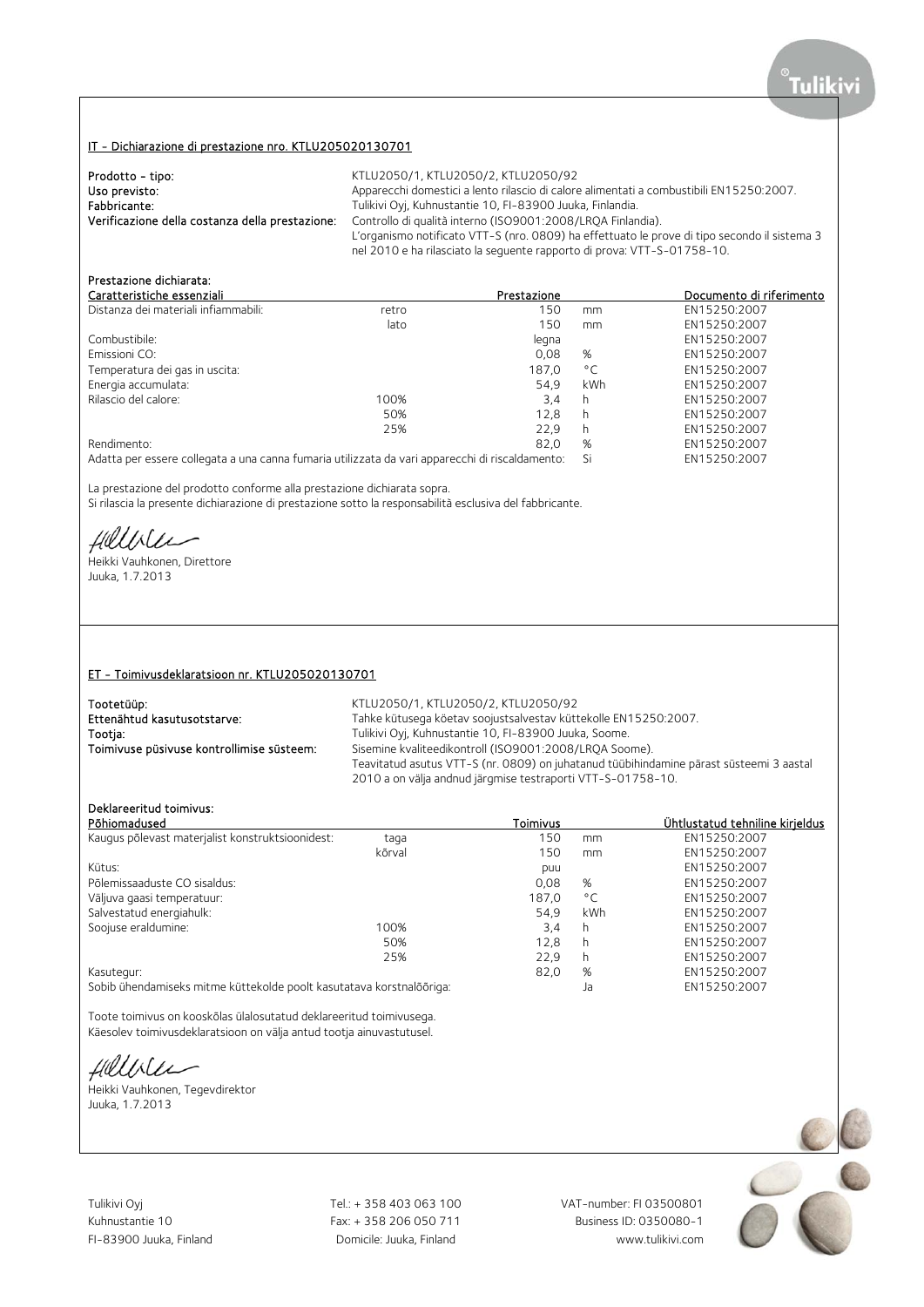## LT - Eksploatacinių savybių deklaraciją nr. KTLU205020130701

| Produkto tipas: | KTLU2050/1. KTLU2050/2. KTLU2050/92                                                                     |
|-----------------|---------------------------------------------------------------------------------------------------------|
| Paskirtis:      | Lėtai šilumą išskiriantys kietuoju kuru kūrenami buitiniai šildytuvai EN15250:2007.                     |
| Gamintojas:     | Tulikivi Oyj, Kuhnustantie 10, FI-83900 Juuka, Suomija.                                                 |
|                 | Nuolatinis eksploatacinių savybių sertifikavimas: Vidaus kokybės kontrolės (ISO9001:2008/LRQA Suomija). |
|                 | Notifikuotoji sertifikavimo įstaiga VTT-S (nr. 0809) atliko testą pagal sistemą 3 metais 2010           |
|                 | ir išdavė sertifikatą VTT-S-01758-10.                                                                   |

# Deklaruojamos eksploatacinės savybės:

| Svarbiausios charakteristikos                         |                      | Eksploatacinės savybės |              | Darnioji techninė specifikacija |
|-------------------------------------------------------|----------------------|------------------------|--------------|---------------------------------|
| Atstumas iki degiųjų medžiagų:                        | nuo galinės sienelės | 150                    | mm           | EN15250:2007                    |
|                                                       | iš šono              | 150                    | mm           | EN15250:2007                    |
| Kuro rūšis:                                           |                      | malkos                 |              | EN15250:2007                    |
| Emisija CO:                                           |                      | 0.08                   | %            | EN15250:2007                    |
| Išmetamų dujų į dūmtraukį temperatūra:                |                      | 187.0                  | $^{\circ}$ C | EN15250:2007                    |
| Kaupiamoji energija:                                  |                      | 54.9                   | <b>kWh</b>   | EN15250:2007                    |
| Šildymo galingumas:                                   | 100 %                | 3.4                    | h            | EN15250:2007                    |
|                                                       | 50 %                 | 12,8                   | h            | EN15250:2007                    |
|                                                       | 25 %                 | 22.9                   | h            | EN15250:2007                    |
| Naudingumo koeficientas:                              |                      | 82,0                   | %            | EN15250:2007                    |
| Keletos krosnių pajungimas į vieną dūmtraukį–galimas: |                      |                        | Taip         | EN15250:2007                    |

Produkto eksploatacinės savybės atitinka deklaruotas eksploatacines savybes. Ši eksploatacinių savybių deklaracija išduota tik nurodyto gamintojo atsakomybe.

Hillble

Heikki Vauhkonen, Generalinis Direktorius Juuka, 1.7.2013

#### LV – Veiktspējas deklarācija nr. KTLU205020130701

**Produkta veids:** KTLU2050/1, KTLU2050/2, KTLU2050/92<br> **Lietošanas veids:** Katalina veids: Kurināmā sildiekārtas ar lēnu siltumatde Lietošanas veids: Cietā kurināmā sildiekārtas ar lēnu siltumatdevi EN15250:2007.<br>
Ražotājs: Cietā kurināmā sildiekārtas ar Tulikivi Oyj, Kuhnustantie 10, FI-83900 Juuka, Somija. Ražotājs: Tulikivi Oyj, Kuhnustantie 10, FI-83900 Juuka, Somija. Iekšēja kvalitātes pārbaude (ISO9001:2008/LRQA Somija). Paziņotā (notificētā) institūcija VTT-S (nr. 0809) veica produkta tipa noteikšanu balstoties uz produkta 3. sistēmas tipa testiem 2010 gadā un tika izdots testēšanas pārskats VTT-S-01758-10.

## Tehniskie rādītāji:

| Galvenie veiktspējas rādītāji                            |               | Veiktspēja     |              | Kopējā tehniskā specifkācija |
|----------------------------------------------------------|---------------|----------------|--------------|------------------------------|
| Attālums līdz degošiem materiāliem:                      | no aizmugures | 150            | mm           | EN15250:2007                 |
|                                                          | no sāniem     | 150            | mm           | EN15250:2007                 |
| Kurināmā veidi:                                          |               | malkas pagales |              | EN15250:2007                 |
| CO emisija:                                              |               | 0,08           | %            | EN15250:2007                 |
| Izplūdes gāzu temperatūra:                               |               | 187.0          | $^{\circ}$ C | EN15250:2007                 |
| Energoietilpība:                                         |               | 54.9           | kWh          | EN15250:2007                 |
| Siltuma jauda:                                           | 100 %         | 3,4            | h            | EN15250:2007                 |
|                                                          | 50 %          | 12.8           | h            | EN15250:2007                 |
|                                                          | 25 %          | 22.9           | h            | EN15250:2007                 |
| Lietderības koeficients:                                 |               | 82,0           | %            | EN15250:2007                 |
| Ir iespēja pievienot vairākus kamīnus pie viena dūmvada: |               |                | Jā           | EN15250:2007                 |

Produkta veiktspēja atbilst augstāk minētajiem rādītājiem. Par šīs veiktspējas deklarācijas izsniegšanu pilnībā atbild ražotājs.

Hillble

Heikki Vauhkonen, Ģenerāldirektors Juuka, 1.7.2013

Tulikivi Oyj Tel.: + 358 403 063 100 VAT-number: FI 03500801

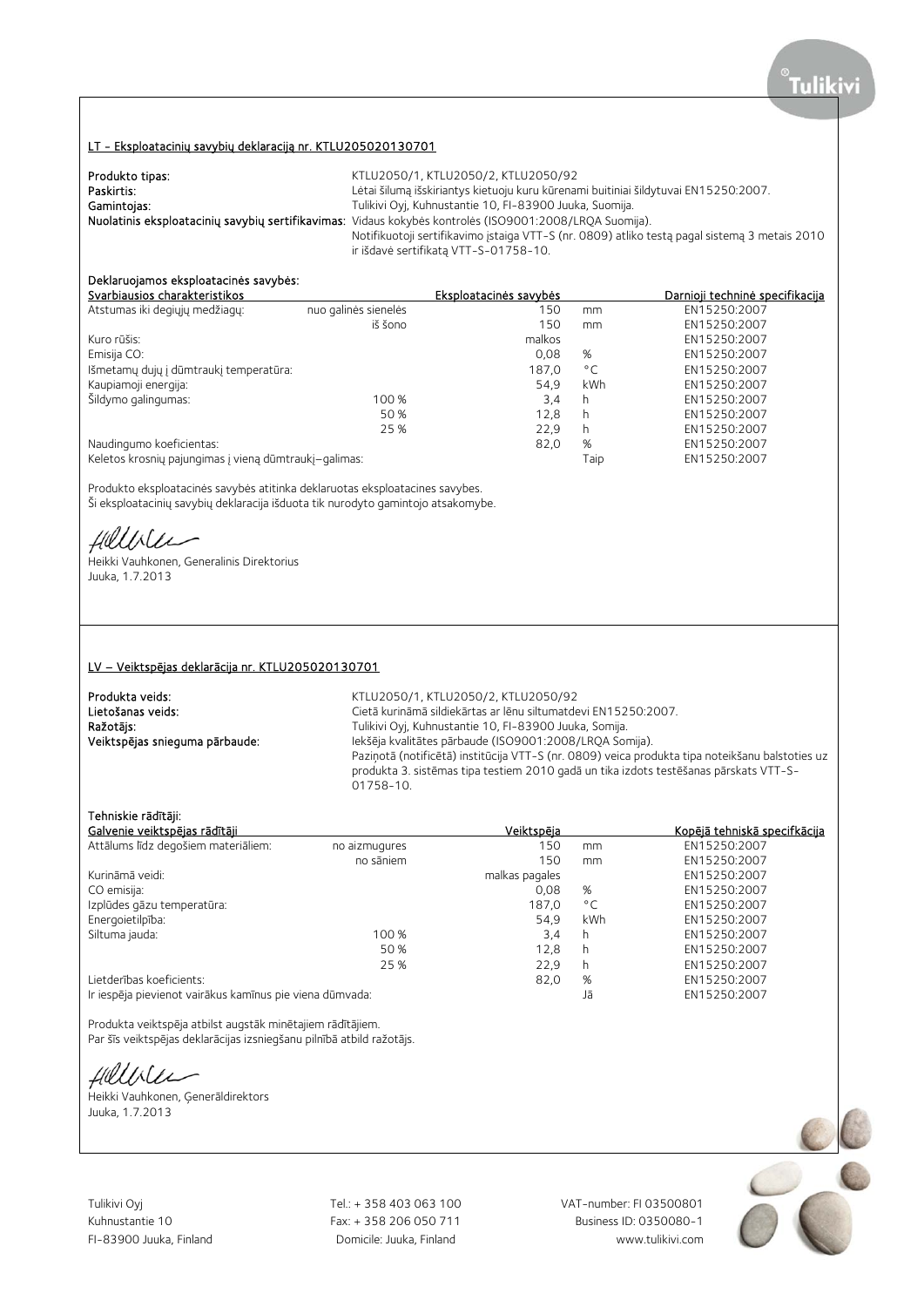#### SI - Izjava o zmogljivosti nr. KTLU205020130701

| Tip proizvoda:      | KTLU2050/1, KTLU2050/2, KTLU2050/92                                                                     |
|---------------------|---------------------------------------------------------------------------------------------------------|
| Predvidena uporaba: | Naprave na trdna goriva, ki počasi oddajajo toploto EN15250:2007.                                       |
| Proizvajalec:       | Tulikivi Oyj, Kuhnustantie 10, FI-83900 Juuka, Finska.                                                  |
|                     | Potrdilo o nespremenljivosti lastnosti proizvoda: Notranji nadzor kakovosti (ISO9001:2008/LROA Finska). |
|                     | Pooblaščen laboratorij VTT-S (nr. 0809) je na podlagi preizkušanja tipa po sistemu 3 v letu             |
|                     | 2010 izvedel in izdal potrdilo o preizkusu VTT-S-01758-10.                                              |

# Izjava učinkovitosti

| <b>ILIAVA ULIIINUVILUSLI</b>                   |            |              |              |                                  |
|------------------------------------------------|------------|--------------|--------------|----------------------------------|
| Bistvene značilnosti                           |            | Učinkovitost |              | Usklajena tehnična specifikacija |
| Odmik od vnetljivih materialov:                | zadaj      | 150          | mm           | EN15250:2007                     |
|                                                | ob straneh | 150          | mm           | EN15250:2007                     |
| Vrsta goriva:                                  |            | les          |              | EN15250:2007                     |
| Emisija CO:                                    |            | 0,08         | %            | EN15250:2007                     |
| Temperatura plinov:                            |            | 187.0        | $^{\circ}$ C | EN15250:2007                     |
| Akumulirana toplota:                           |            | 54.9         | kWh          | EN15250:2007                     |
| Oddana toplotna moč:                           | 100 %      | 3,4          | h            | EN15250:2007                     |
|                                                | 50 %       | 12.8         | h.           | EN15250:2007                     |
|                                                | 25 %       | 22,9         | h            | EN15250:2007                     |
| Izkoristek:                                    |            | 82,0         | %            | EN15250:2007                     |
| Možen priklop več kaminov na skupno dimno cev: |            |              | Da           | EN15250:2007                     |

Delovanje izdelka je v skladu z zgoraj navedenimi lastnostmi. Izjava o zmogljivosti je izdana na odgovornost proizvajalca.

Hillble

Heikki Vauhkonen, Managing Director Juuka, 1.7.2013

#### SK - Deklarácia výkonu nr. KTLU205020130701

**Typ produktu:**<br> **RELU2050/2, KTLU2050/92**<br>
Spotrebiče pomaly uvoľňujúce teplo spaľujúc Použitie:<br>
Spotrebiče pomaly uvoľňujúce teplo spaľujúce tuhé palivo EN15250:2007.<br>
Výrobca: Spotrebiče pomalistické profesor (FI-83900 Juuka, Fínsko. Výrobca: Tulikivi Oyj, Kuhnustantie 10, FI-83900 Juuka, Fínsko. Interná kontrola kvality (ISO9001:2008/LRQA Fínsko). Notifikované laboratórium VTT-S (nr. 0809) vykonalo určenie typu výrobku na základe skúšky typu podľa systému 3 v roku 2010 a vydalo skúšobnú správu VTT-S-01758-10.

## Deklarované vlastnosti:

| Základné vlastnosti                                          |        | Výkon |              | Harmonizovaná technická špecifikácia |
|--------------------------------------------------------------|--------|-------|--------------|--------------------------------------|
| Vzdialenosť od horľavých povrchov:                           | vzadu  | 150   | mm           | EN15250:2007                         |
|                                                              | z boku | 150   | mm           | EN15250:2007                         |
| Typy paliva:                                                 |        | drevo |              | EN15250:2007                         |
| CO emisie:                                                   |        | 0.08  | %            | EN15250:2007                         |
| Teplota spalín na výstupe:                                   |        | 187.0 | $^{\circ}$ C | EN15250:2007                         |
| Akumulovaná energia:                                         |        | 54.9  | kWh          | EN15250:2007                         |
| Dĺžka tepelného výkonu:                                      | 100 %  | 3,4   | h            | EN15250:2007                         |
|                                                              | 50 %   | 12.8  | h            | EN15250:2007                         |
|                                                              | 25 %   | 22.9  | h            | EN15250:2007                         |
| Účinnosť:                                                    |        | 82,0  | %            | EN15250:2007                         |
| Možnosť pripojenia viacerých spotrebičov na komínové teleso: |        |       | Ano          | EN15250:2007                         |

Vlastnosti produktu sú v súlade s vyššie uvedenými vlastnosťami. Toto vyhlásenie o vlastnostiach je vydané s výhradnou zodpovednosťou výrobcu.

fillbiler

Heikki Vauhkonen, Generálny Riaditeľ Juuka, 1.7.2013